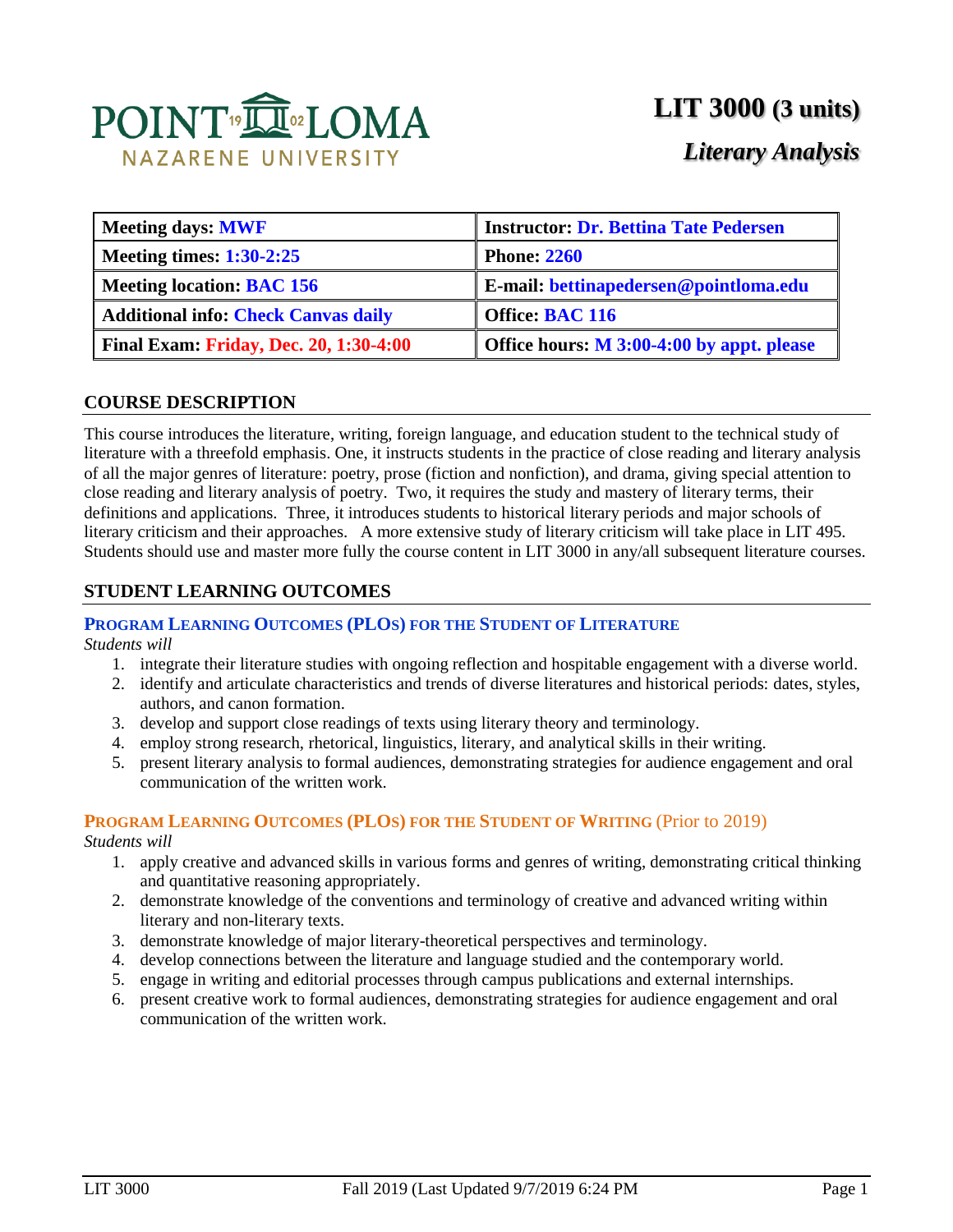#### **PROGRAM LEARNING OUTCOMES (PLOS) FOR THE STUDENT OF LANGUAGE**

#### *Students will*

- 1. essays without significant errors of grammar, spelling, or vocabulary usage that would impede comprehension by a native speaker.
- 2. comprehend the main idea and most details of connected oral discourse by a native speaker on a variety of topics.
- 3. converse in a participatory fashion with a native speaker using a variety of language strategies to convey meaning.
- 4. analyze and interpret target language texts and data sets according to their cultural, literary, and/or linguistic content.
- 5. display knowledge of the nature and structure of language.
- 6. discuss the influence of their own perspective on cultural interconnections through engagement with local, national, or international communities.

#### **COURSE LEARNING OUTCOMES FOR LIT 3000: LITERARY ANALYSIS**

#### *Students of LIT 3000 will*

- 1. memorize and employ fundamental concepts of literary study:
	- a. standard literary terminology
	- b. modes/genres of literature
	- c. elements of literary genres
	- d. literary periods (dates, writers, characteristics, and important developments) **(PLO 2, 3) (PLO 1, 2) (PLO 4)**
- 2. describe and practice close reading of literary texts. **(PLO 3, 4, 5) (PLO 1, 2) (PLO 4)**
- 3. describe current schools of contemporary literary criticism. **(PLO 2, 3) (PLO 3) (PLO 4)**
- 4. consider current schools of contemporary literary criticism in relation to Christian faith and practice. **(PLO 1, 2, 3, 4) (PLO 3, 4) (PLO 4)**
- 5. use contemporary literary criticism to examine literary texts and argue their own readings of literary texts. **(PLO 2, 3, 4, 5) (PLO 2, 3) (PLO 1, 4)**
- 6. use literary research skills to examine literary texts and formulate their own readings of literary texts. **(PLO 2, 4, 5) (PLO 1, 2) (PLO 1, 4)**

|    | <b>CLO-LIT 3000: Literary Analysis</b>                                                                                                                                                                                                                  | <b>Course Work</b>                                                 |
|----|---------------------------------------------------------------------------------------------------------------------------------------------------------------------------------------------------------------------------------------------------------|--------------------------------------------------------------------|
|    | Memorize and employ fundamental concepts of literary study:<br>a. standard literary terminology<br>b. modes/genres of literature<br>c. elements of literary genres<br>d. literary periods (dates, writers, characteristics, and important developments) | Discussion (Disc.),<br>Quizzes, Exams,<br>Summaries, &<br>Analyses |
|    | Describe and practice close reading of literary texts.                                                                                                                                                                                                  | Disc., Summaries<br>& Analyses                                     |
| 3. | Describe current schools of contemporary literary criticism.                                                                                                                                                                                            | Disc., Quizzes,<br>Analyses                                        |
| 4. | Consider current schools of contemporary literary criticism in relation to Christian faith<br>and practice.                                                                                                                                             | Disc. & Analyses                                                   |
| 5. | Use contemporary literary criticism to examine literary texts and argue their own<br>readings of literary texts.                                                                                                                                        | Disc., Quizzes,<br>Analyses,<br><b>Major Analysis</b>              |
| 6. | Use literary research skills to examine literary texts and formulate their own readings<br>of literary texts.                                                                                                                                           | Disc., Quizzes,<br>Analyses<br><b>Major Analysis</b>               |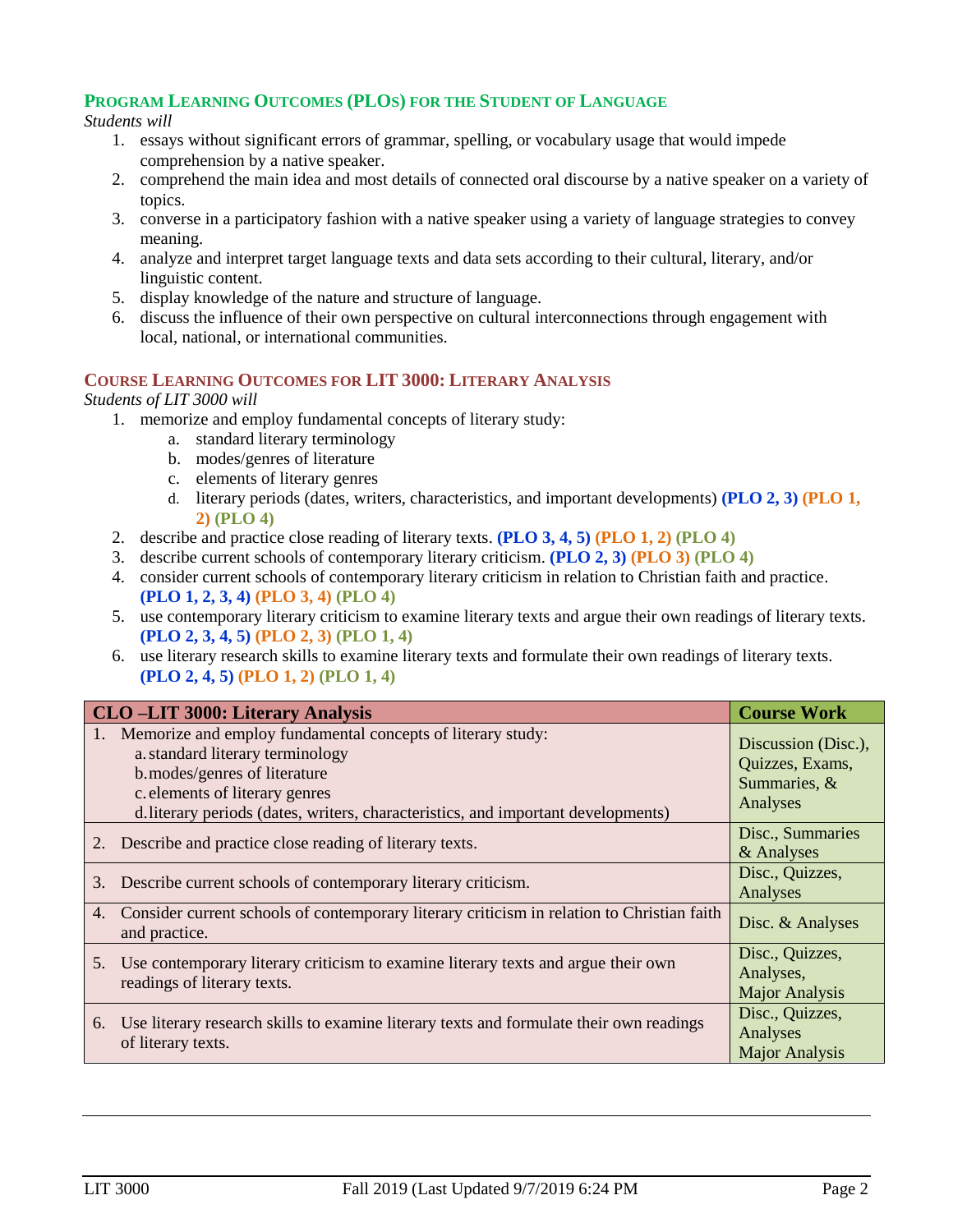### **CARNEGIE UNIT CREDIT HOUR**

Credit is awarded based on the Carnegie unit of 750 minutes of seat time  $+ 1500$  minutes of out-of-class work  $= 1$ unit of credit. Some specific details about how this class meets the credit hour requirement are included in this syllabus; additional details can be provided upon request.

#### **PLNU COPYRIGHT POLICY**

Point Loma Nazarene University, as a non-profit educational institution, is entitled by law to use materials protected by the US Copyright Act for classroom education. Any use of those materials outside the class may violate the law.

### **IMPORTANT UNIVERSITY & LJML POLICIES**

Please see the **LJML Department Syllabus Statements** in the Canvas folder labeled *Syllabus and Course*  Policies. Please see **Academic and General Policies** in the catalog for all information on university academic and general policies.

### **PLNU ATTENDANCE AND PARTICIPATION POLICY**

Regular and punctual attendance at all classes is considered essential to optimum academic achievement. If the student is absent from more than 10 percent of class meetings, the faculty member can file a written report which may result in de-enrollment. If the absences exceed 20 percent, the student may be de-enrolled without notice until the university drop date or, after that date, receive the appropriate grade for their work and participation. See [Academic and General Policies](https://catalog.pointloma.edu/content.php?catoid=41&navoid=2435) in the Undergraduate Academic Catalog.

- Please read the Class Attendance section at the link above
- $\bullet$  10% of class meetings = 4 classes for a MWF course, 3 classes for a TTH course, 2 classes for a quad course
- 20% of class meetings = 8 for a MWF course, 6 classes for a TTH course, and 4 for a quad course
- De-enrollment may have serious consequences on residence, athletic, and scholarship requirements; it may also necessitate a reduction or loss in a student's financial aid.
- **DROPPING CLASS: If you do decide to drop the course for any reason, please make sure you complete** official record keeping so that you are removed from the course roster. (If you don't, university policy requires me to give you the grade left standing at the end of the semester in your course average.) Please let me know that you are dropping so I don't worry about what has happened to you. (Note: Be sure to pay attention to the last day to drop deadline on the university calendar.)

### **FINAL EXAMINATION POLICY**

Successful completion of this class requires taking the final examination **on its scheduled day**. The final examination schedule is posted at [Current Students Quicklinks.](https://www.pointloma.edu/current-students) *You'll need to arrange your personal affairs to fit the examination schedule.*

- In the rare case that you may be scheduled for more than three (3) final examinations on the same day, you may work out an alternate time for one of your exams with your professors. This is the only universitysanctioned reason for taking a final exam at a time other than the officially scheduled time for the exam. Please confirm your final examination schedule the first week of classes, and schedule those exam times into your daily planners and calendars now. If you find that your final exam schedule is the one described above, please meet with your professors as soon as possible so that they may help you to make alternative arrangements for taking your exams.
- Final Exams in Quad 1 courses are scheduled for the final class session of the quad.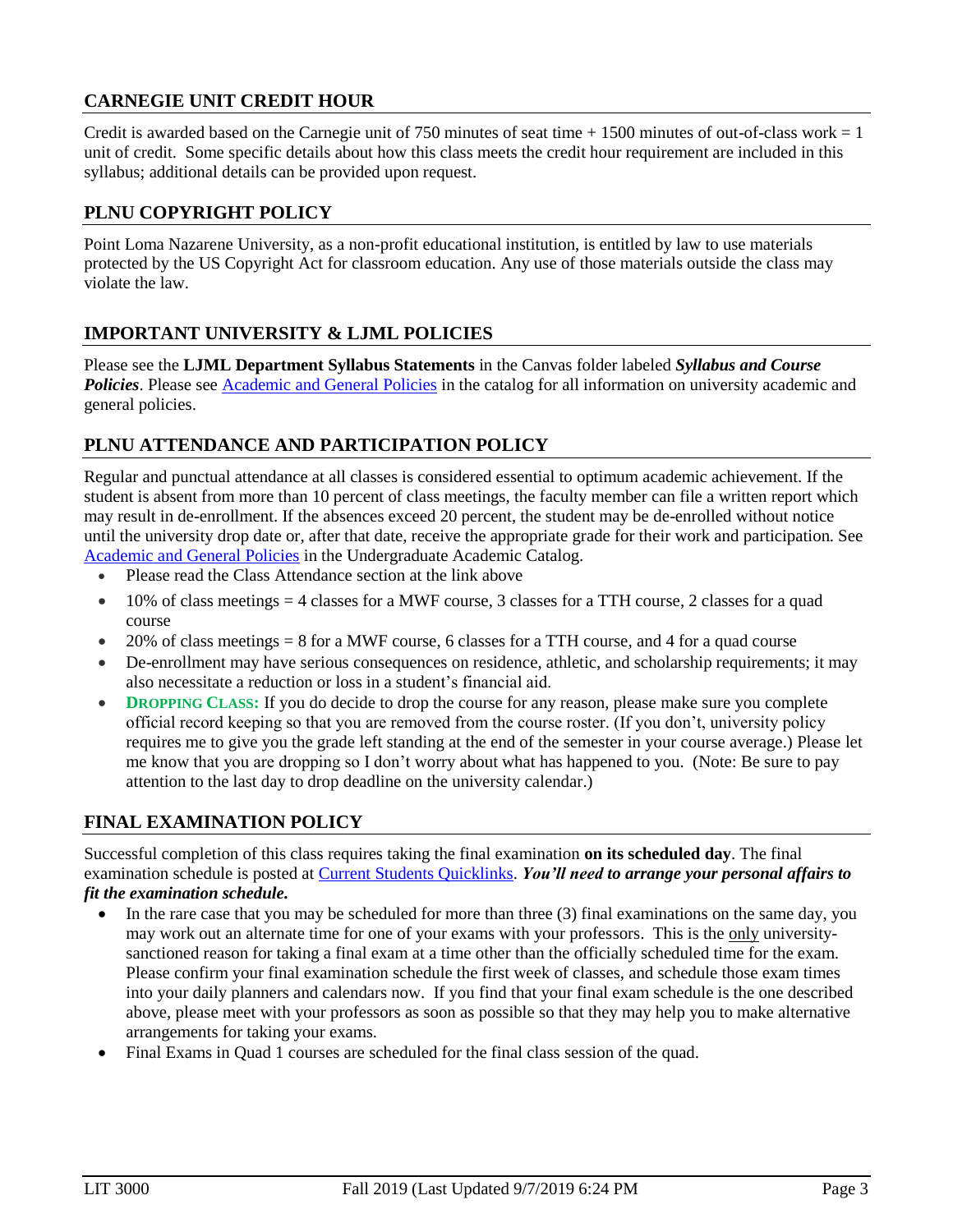### **PLNU ACADEMIC ACCOMMODATIONS POLICY**

While all students are expected to meet the minimum standards for completion of this course as established by the instructor, students with disabilities may require academic adjustments, modifications or auxiliary aids/services. At Point Loma Nazarene University (PLNU), these students are requested to register with the [Disability Resource](http://www.pointloma.edu/experience/offices/administrative-offices/academic-advising-office/disability-resource-center)  [Center](http://www.pointloma.edu/experience/offices/administrative-offices/academic-advising-office/disability-resource-center) (DRC), located in the Bond Academic Center. (DRC@pointloma.edu or 619-849-2486). The DRC's policies and procedures for assisting such students in the development of an appropriate academic adjustment plan (AP) allows PLNU to comply with Section 504 of the Rehabilitation Act and the Americans with Disabilities Act. Section 504 (a) prohibits discrimination against students with special needs and guarantees all qualified students equal access to and benefits of PLNU programs and activities. After the student files the required documentation, the DRC, in conjunction with the student, will develop an AP to meet that student's specific learning needs. The DRC will thereafter email the student's AP to all faculty who teach courses in which the student is enrolled each semester. The AP must be implemented in all such courses. If students do not wish to avail themselves of some or all of the elements of their AP in a particular course, it is the responsibility of those students to notify their professor in that course. PLNU highly recommends that DRC students speak with their professors during the first two weeks of each semester about the applicability of their AP in that particular course and/or if they do not desire to take advantage of some or all of the elements of their AP in that course.

## **INCOMPLETES AND LATE ASSIGNMENTS**

All assignments are to be submitted/turned in by the beginning of the class session when they are due—including assignments posted in Canvas. Incompletes will only be assigned in extremely unusual circumstances.

 *Extremely Unusual Circumstances:* Such are a death in the family, automobile accidents, hospitalization, etc. In such a situation, please contact me immediately and be ready to submit any necessary documentation to verify your situation. When you communication with me right away, I am happy to help you in these difficult situations as best I can.

### **COURSE GRADES AND ASSESSMENT**

#### **COURSE GRADES**

Your grade will be based on the quality of your work in these areas:

| • Quizzes (approx. 20 quizzes on Canvas) & Class Assignments | 25% |
|--------------------------------------------------------------|-----|
| • Short Papers/Presentations (submitted paper $\&$ online)   | 20% |
| • Major Analysis (submitted paper $\&$ online)               | 15% |
| $\bullet$ Midterm Exam                                       | 20% |
| $\bullet$ Final Exam                                         | 20% |

Your work will not be graded on a curve. A traditional US scale will be used.

- **A** indicates exceptional work (roughly 20% of students normally achieve this level)
- **B** indicates good work (roughly 30% of students normally achieve this level)
- **C** indicates satisfactory/average work
- **D** indicates minimally passing work
- **F** indicates unsatisfactory work

| A    | <b>93-100%</b> | $\div$<br> | $B+$    | 88-89%             | $\sqrt{ }$<br>$\mathcal{L}^+$ | 79%<br>78-    |                          |                          | $\sim$     | 68-69% |  | $\blacksquare$ | $0 - 59\%$ |
|------|----------------|------------|---------|--------------------|-------------------------------|---------------|--------------------------|--------------------------|------------|--------|--|----------------|------------|
| $A-$ | 90-92%         |            | B       | 87%<br>92<br>00-01 | ⌒<br>$\tilde{}$               | $77\%$<br>73- | $\overline{\phantom{a}}$ | ∸                        | $63 - 67%$ | $ -$   |  |                |            |
|      |                |            | D<br>D. | 80-82%             | $\sqrt{ }$<br>$\sim$          | 72%<br>$70-$  |                          | $\overline{\mathcal{L}}$ | $60 - 62%$ |        |  |                |            |

#### **ASSESSMENT**

Final Exam and Major Analysis are the *Key Assignments* used to assess the course learning outcomes (CLOs).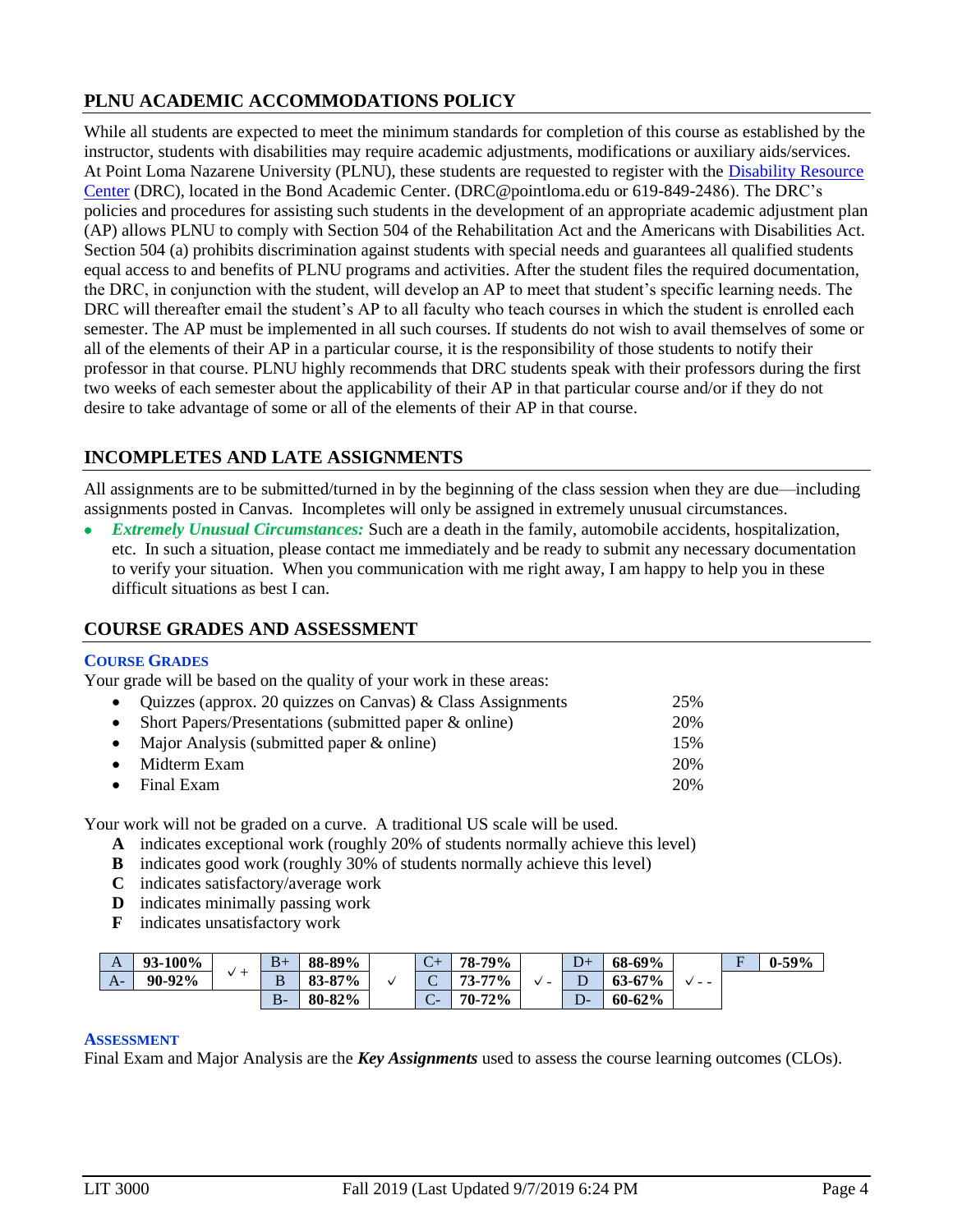### **PLNU ACADEMIC HONESTY POLICY**

Students should demonstrate academic honesty by doing original work and by giving appropriate credit to the ideas of others. Academic dishonesty is the act of presenting information, ideas, and/or concepts as one's own when in reality they are the results of another person's creativity and effort. A faculty member who believes a situation involving academic dishonesty has been detected may assign a failing grade for that assignment or examination, or, depending on the seriousness of the offense, for the course. Faculty should follow and students may appeal using the procedure in the university Catalog. See [Academic and General Policies](https://catalog.pointloma.edu/content.php?catoid=41&navoid=2435) for definitions of kinds of academic dishonesty and for further policy information.

## **COURSE REQUIREMENTS, POLICIES & GUIDELINES**

*MLA Style*: Since MLA style is the norm for our discipline, all written work *must conform* to MLA style (8<sup>th</sup>) edition). See also **LJML Department Syllabus Statements**, *Inclusive Language*.

#### *Class Participation*:

- a. **The quality of your course experience** will be directly related to your completing the assigned reading, your thoughtful reflection on the readings, your engaged participation in the community of readers that our class will become, and the adjustments you make toward correcting your misperceptions and mistakes in key concepts and assignments.
- b. **Your success in understanding and making meaning** of the texts we read will be directly related to your annotations of your texts and to your thoughtful reflection on the ideas and questions presented there.
- c. **The quality of our class sessions** depends so importantly upon you and your individual contributions to class discussions and course assignments. Your contribution to class in many forms is invaluable to our community of scholars/readers. Please bring your
	- questions or confusions about the texts, literary approaches, or literary terms
	- ideas about new understandings of the texts and applications of literary theory to your reading
	- ideas about how these texts speak to our contemporary lives
	- insights about connections between course readings and other subjects
	- perspectives about what spiritual impacts the texts—especially literary theory—may have on you or those you love and care about
- d. **Please feel comfortable contributing** to the small group and class discussions. I am interested in your thoughts about the ways our course readings seem meaningful to you, but also in learning from your comments/questions about what you are/are not understanding. Those of you who truly engage with the material, prepare each session's readings, and come to class ready to ask or say something will almost assuredly reap the reward of higher grades on your course work all the way along.

#### *Class Sessions, Preparation, Assignments, and Technology*:

- a. If you wish to use your laptop or electronic reader during class, please be sure to have open *only* those files that pertain to our class texts/readings.
- b. Please mute all other electronics for the entire class period unless we are using them for class purposes.
- c. Your completion of all assignments is required, and passing the course without doing so will be difficult. Readings and written responses must be prepared in advance of the date scheduled/due and of sufficient length and quality to meet the assignment's requirements and intents. Missed assignments (other than quizzes) may be made up only in truly extenuating circumstances and only if you and I have had a conversation about your situation. Extra-credit will not substitute or be given to make up for missed work.
- d. Late assignments will not be accepted either in person, by delivery, or in my mailbox (unless you and I have communicated prior to the deadline about extenuating circumstances).
- e. It is your responsibility to see to it that I receive your work whether submitting in paper or online.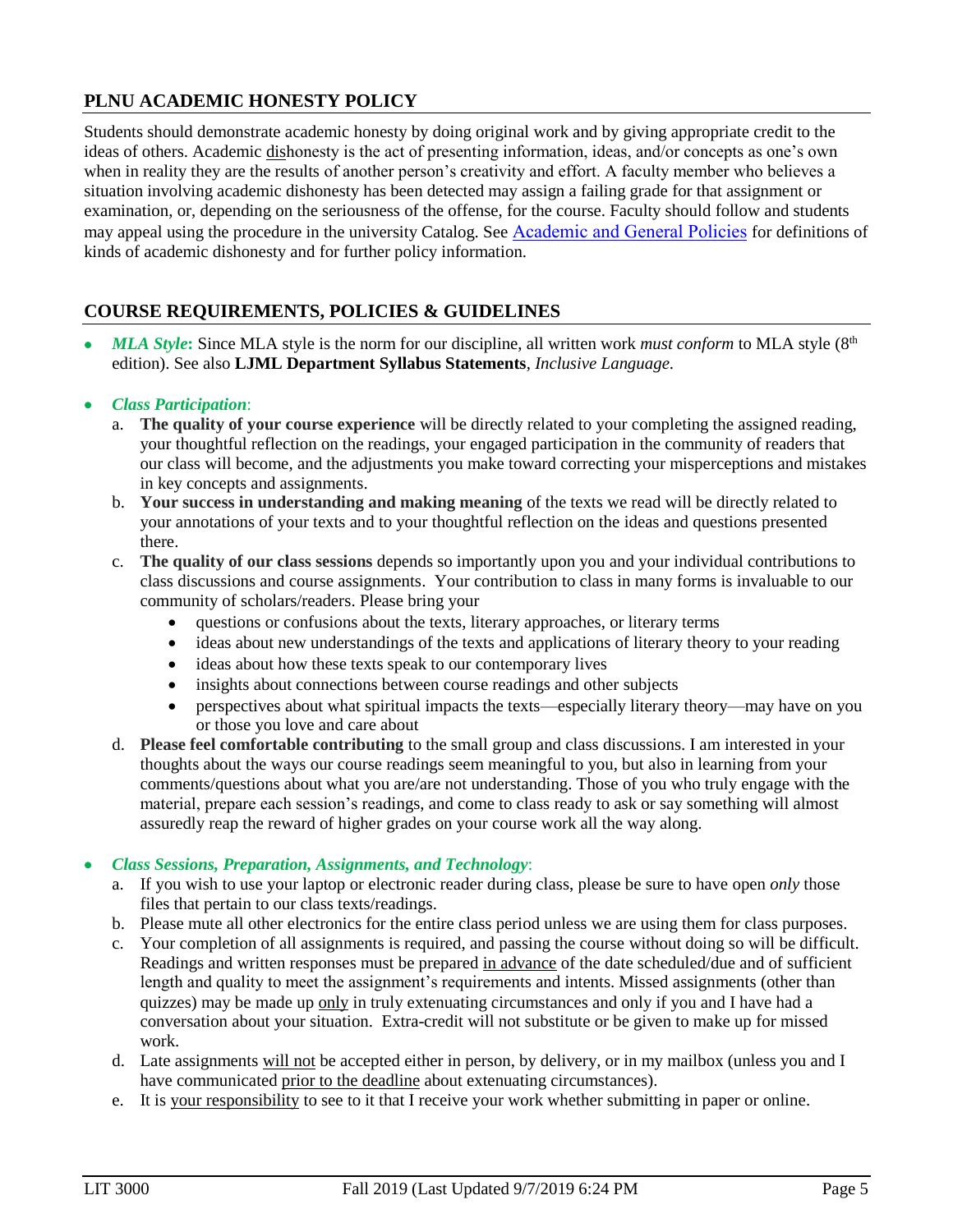- f. Always keep multiple soft and hard copies of your work on hand so that you can provide duplicate copies if needed.
- g. Handwritten assignments are never acceptable (unless so specified).
- h. You may be requested to attend office hours with the professor if a need arises.
- *Classroom Decorum*: Please manage your electronic devices appropriately and with consideration for others—see 3a & 3b above. Please dress in appropriate academic attire out of consideration for others in our class. I do reserve the right to ask you to leave the classroom if I believe your attire to be offensive and/or an obstacle to a positive learning and teaching environment.
- *Email, Canvas & Live Text*: You are responsible for checking your *PLNU Gmail account*, *Canvas*, *Live Text* regularly for electronic messages from me (and sometimes from your classmates). You are fully accountable for all course material, announcements, and communications that are distributed via *Gmail*, *Canvas*, and *Live Text*. I will send messages only to these sites. Please let me know if you encounter any technical problems with these sites. *Make sure your Live Text account is set up by the end of the second week of classes!*
- *Quizzes*: You will complete numerous quizzes (mostly online) on course material. Online quizzes must be completed during the online window set up for each quiz. *Google Chrome* and *Firefox* **work best with**  *Canvas***.** You must conscientiously observe the online quiz windows as quizzes may not be made up. I will drop your lowest quiz score when I calculate final grades. Please do not ask me if you may make up a missed quiz. Please notify me immediately if there are technical difficulties with the online quizzes.

#### **REQUIRED TEXTS AND RECOMMENDED RESOURCES (Most on Reserve in the Library)**

#### **REQUIRED TEXTS**

- Bressler, Charles E. *Literary Criticism: An Introduction to Theory and Practice*. 5<sup>th</sup> ed. Upper Saddle River, NJ: Pearson Prentice Hall, 2007. 801.95 B843L (4th ed on Reserve)
- Brookbank, Elizabeth and H. Faye Christenberry. *MLA Guide to Undergraduate Research in Literature.* Modern Language Association of America, 2019
- DiYanni, Robert. *Literature: Approaches to Fiction, Poetry, and Drama.* 2<sup>nd</sup> ed. (on Reserve)

Gocsik, Karen, et.al. Writing about Movies. 5<sup>th</sup> ed.

MLA Handbook. 8<sup>th</sup> ed. R808.02 M691h 2016 (Non-Circulating)

Harmon & Holman. *A Handbook to Literature*. R803 H288h 1996 (on Reserve)

Schwarz, Daniel, ed. *The Dead*. Case Studies in Contemporary Criticism. Boston & New York: Bedford/St. Martin's Press, 1994. 823 J89de (on Reserve)

#### **ADDITIONAL RESOURCES IN LIBRARY:**

Abrams, M. H. *A Glossary of Literary Terms*. 11<sup>th</sup> ed. (on order)

Gardner, Janet E. *Writing about Literature: A Portable Guide*. 2nd ed. 808.042 G227w (on Reserve) Groden, Michael and Martin Kreiswirth, eds. *The John Hopkins Guide to Literary Theory and Criticism*.

Baltimore & London: The Johns Hopkins University Press, 1994. [801.95 J65g](http://phineas.pointloma.edu/search~S0?/c801.95+J65g/c801.95+j65g/-3,-1,,E/browse) (Non-Circulating) Littlewood, Ian. *The Literature Student's Survival Kit: What Every Reader Needs to Know*. 809 L781L (on

Reserve)

#### **HELPFUL WEBSITES: Citations and Literature**

- <http://www.mla.org/>See also link to MLA Style <https://style.mla.org/>
- $\bullet$  <http://citationmachine.net/>(Only citing citations link then follow the link for MLA 8<sup>th</sup> edition)
- <http://vos.ucsb.edu/>
- <http://lcweb2.loc.gov/ammem/ndlpedu/start/cite/index.html> (especially for Lit. Eng. Ed majors)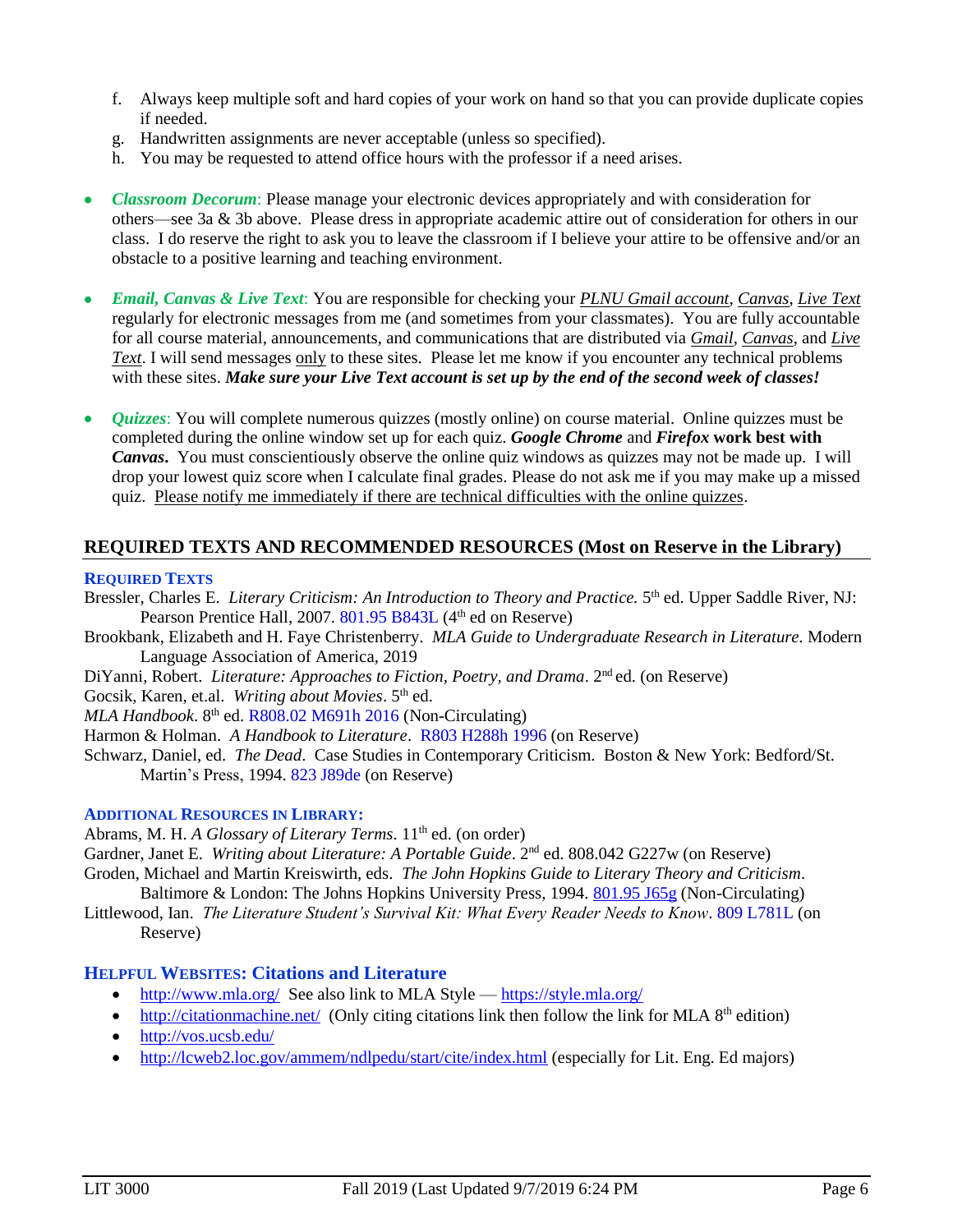#### **PLNU MISSION STATEMENT**

### *To Teach—To Shape—To Send*

Point Loma Nazarene University exists to provide higher education in a vital Christian community where minds are engaged and challenged, character is modeled and formed, and service becomes an expression of faith. Being of Wesleyan heritage, we aspire to be a learning community where grace is foundational, truth is pursued, and holiness is a way of life.

#### **DATE CLASS PREPARATION (HOMEWORK) & CLASS SESSION TOPICS QUIZZES & ANALYSES WEEK ONE September 2, 2019 — LABOR DAY** 1 W Sept 4 **Class Introduction:** Syllabus, Learning Outcomes, Schedule *What is literature? What does the study of literature entail?* <sup>2</sup> F Sept 6 **Schwartz**, "The Dead" pp. 21-59 **Short Paper 1: 150-word Plot Summary (paper & online subm.) WEEK TWO** 3 M Sept 9 **Bressler**, *Literary Criticism*, Chapter 1 "Defining Criticism, Theory, Bressler Quiz 1 <sup>4</sup> <sup>W</sup> Sept 11 **Bressler**, *Literary Criticism*, Chapter 2 "A Historical Survey of Bressler, Elerary Criticism, Chapter 2, A Historical Strivey of Bressler Quiz 2 5 F Sept 13 **LIB-Bresee Lab LITERARY RESEARCH:** *MLA Handbook* **PART I (pp. 1-58) Library Session (Bresee Library Computer Lab) Understanding Databases and Sources** QUIZ 1 **WEEK THREE** <sup>6</sup> M Sept 16 *MLA Handbook***, PART II** (pp. 59-101) & **Brookbank**  *Undergraduate Research* "Introduction" & Chs 1-4 (pp. 1-68) <sup>7</sup> <sup>W</sup> Sept 18 **Schwartz**, "Introduction: Biographical and Historical Contexts" (pp. 3-20) & "Critical History (pp. 63-84) 8 F Sept 20 **LIB-Bresee Lab** *MLA Handbook***, PART II** (pp. 102-129) & **Brookbank**  *Undergraduate Research* Chs 5-9 (pp. 69-115) **Library Session (Bresee Library Computer Lab) Finding Articles from Databases & the Annotated Bibliography** Ann. Bib. Due Date TBA with librarian **WEEK FOUR** 9 M Sept 23 **FICTION: DiYanni**, *Literature*, "Introduction" & Chapters 1-2 (entire) and Chapter 3 (selected pages from pp. 49-110) **Gardner** *Writing about Literature* Chapter 1 QUIZ 2 10 W Sept 25 **DiYanni**, *Literature*, Chapter 3 (selected pages from pp. 49-110) **Gardner** *Writing about Literature* Chapters 2, 3 & 4 QUIZ 3 <sup>11</sup> <sup>F</sup> Sept 27 **DiYanni**, *Literature*, Chapter 4 **Gardner** *Writing about Literature* Chapter 8 (QUIZ 3B)

#### **2019 COURSE SCHEDULE AND ASSIGNMENTS (Co-Curricular Assignments TBA)**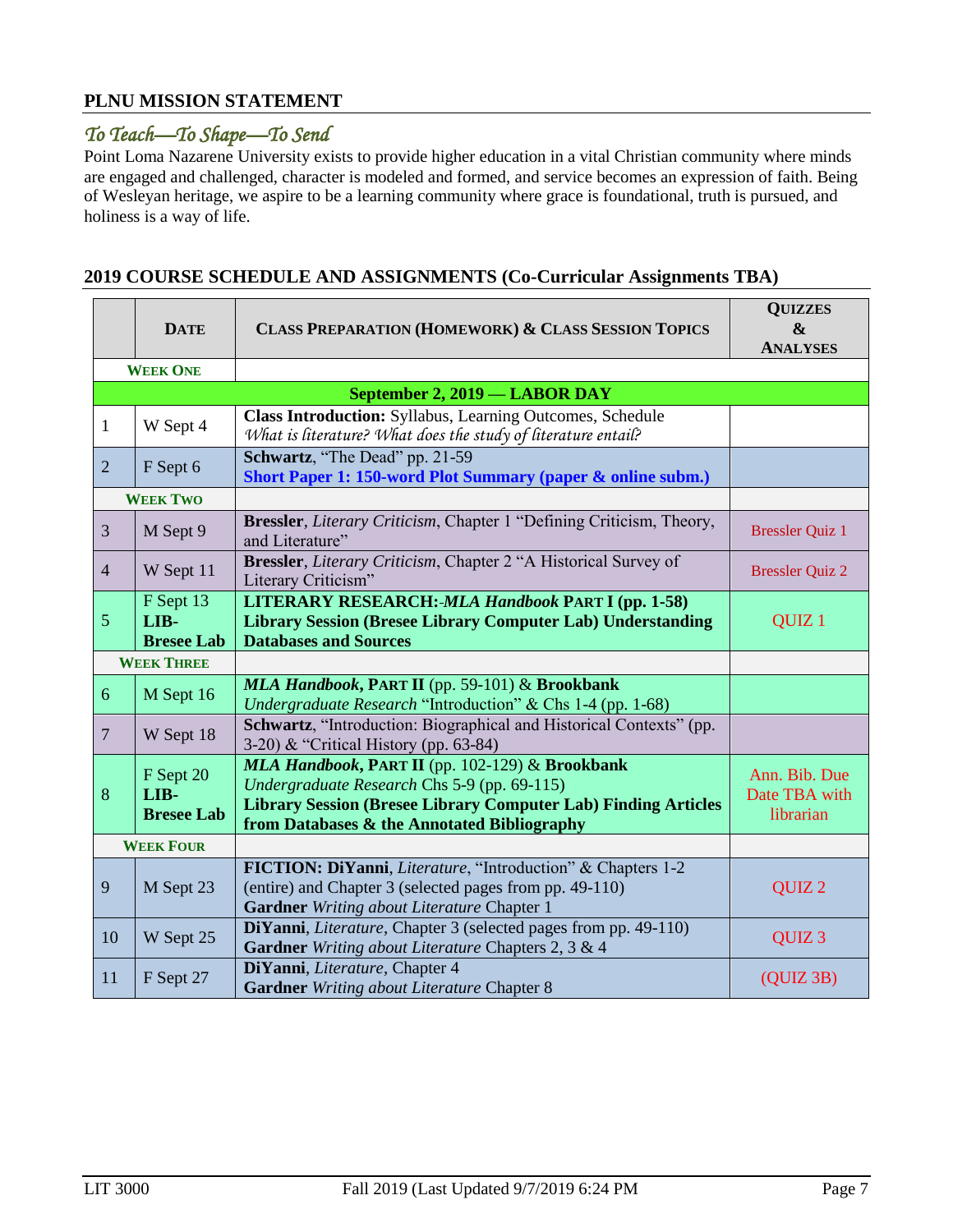|    | <b>WEEK FIVE</b>  |                                                                                                                     |                    |
|----|-------------------|---------------------------------------------------------------------------------------------------------------------|--------------------|
| 12 | M Sept 30         | <b>POETRY(Required Poetry Day Events TBA): DiYanni,</b>                                                             |                    |
|    |                   | Literature, Chapters 10-11                                                                                          | QUIZ <sub>4</sub>  |
| 13 | W Oct 2           | DiYanni, Literature, Chapter 12, (pp. 510-35)<br>Responses to discussion questions (pp. 590-91) for the poem        |                    |
|    |                   | "Woman to Child" for elements covered in reading                                                                    |                    |
|    |                   | DiYanni, Literature, Chapter 12, (pp. 536-56)                                                                       |                    |
| 14 | F Oct 4           | Added responses to discussion questions (pp. 590-91) for the poem                                                   | QUIZ <sub>5</sub>  |
|    |                   | "Woman to Child" for elements covered in reading                                                                    |                    |
|    | <b>WEEK SIX</b>   |                                                                                                                     |                    |
|    |                   | DiYanni, Literature, Chapter 12, (pp. 556-74)                                                                       |                    |
| 15 | M Oct 7           | Added responses to discussion questions (pp. 590-91) for the poem                                                   | QUIZ <sub>6</sub>  |
|    |                   | "Woman to Child" for elements covered in reading<br>DiYanni, Literature, Chapter 14 "Transformations" (pp. 594-620) |                    |
|    |                   | Prosody & Scansion (more work on closed forms handout)                                                              |                    |
| 16 | W Oct 9           | Added responses to discussion questions (pp. 590-91) for the poem                                                   |                    |
|    |                   | "Woman to Child" for elements covered in reading                                                                    |                    |
|    |                   | Prosody & Scansion (more work on closed forms handout)                                                              |                    |
| 17 | F Oct 11          | <b>Analysis 2 Assignment</b> (Formalist/Biographical)                                                               | (QUIZ7B)           |
|    |                   | Continue to develop your responses to discussion questions (pp. 590-                                                |                    |
|    |                   | 91) for "Woman to Child"                                                                                            |                    |
|    | <b>WEEK SEVEN</b> |                                                                                                                     |                    |
|    |                   | DiYanni, Literature, Chapter 13 "Writing about Poetry" (pp. 575-                                                    |                    |
| 18 | M Oct 14          | 93); "Woman to Child (535);" Please bring your completed responses                                                  | QUIZ <sub>7</sub>  |
|    |                   | to discussion questions (pp. 590-91) for "Woman to Child"<br><b>Analysis 2 Assignment</b> (Formalist/Biographical)  |                    |
|    |                   | Analysis 2 Workshop—I <sup>st</sup> Rough Draft & Discussion                                                        |                    |
| 19 | W Oct 16          | Gardner Writing about Poems Chapter 5                                                                               |                    |
| 20 |                   | Analysis 2 Workshop—2 <sup>nd</sup> Rough Draft & Revision                                                          |                    |
|    | F Oct 18          | <b>Short Paper 2: Poetry Analysis Due (paper &amp; online subm.)</b>                                                |                    |
|    | <b>WEEK EIGHT</b> |                                                                                                                     |                    |
| 21 | M Oct 21          | <b>DRAMA</b> (Required to Attend PLNU Play) DiYanni, Literature,                                                    | QUIZ 8             |
|    |                   | Chapters 21-22                                                                                                      |                    |
|    |                   | DiYanni, Literature, Chapter 23                                                                                     |                    |
| 22 | W Oct 23          | DiYanni, Literature, Chapter 25, pp. 954-59, Chapter 26, pp. 1007-<br>12, & Chapter 27, pp. 1102-05                 | QUIZ <sub>9</sub>  |
|    |                   | <b>Analysis 3 Assignment</b> (Feminist Analysis)                                                                    |                    |
|    |                   |                                                                                                                     |                    |
|    | <b>WEEK NINE</b>  | October 25, 2019 - FALL BREAK                                                                                       |                    |
|    |                   | DiYanni, Literature: Glaspell Trifles (pp. 1280-91) & Chapter 24                                                    |                    |
| 23 | M Oct 28          | Questions 1-16 (pp. 949-50), Discussion of play                                                                     | QUIZ <sub>10</sub> |
| 24 | W Oct 30          | Gardner Writing about Literature, Chapter 6                                                                         | QUIZ <sub>11</sub> |
|    |                   | Short Paper 3 Workshop-Introductions & Conclusions esp.                                                             |                    |
| 25 | F Nov 1           | <b>MIDTERM</b>                                                                                                      |                    |